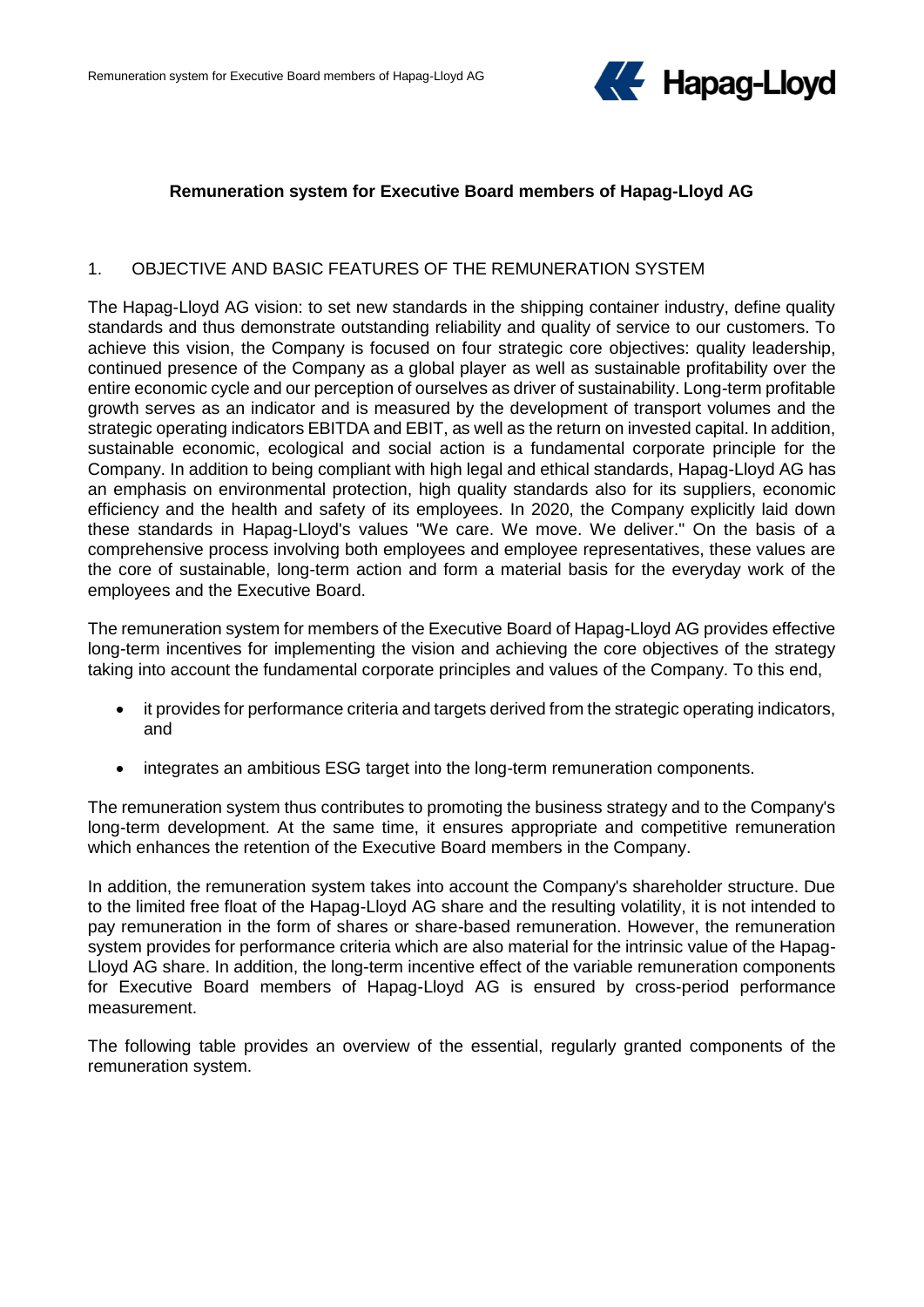

| <b>Main Regularly Provided Components of Executive Board Remuneration - Overview</b> |                                                   |                                                                                                                                                                                                                                                                                                                                                                                                                                                                                                                                                                                                                                    |  |  |  |  |
|--------------------------------------------------------------------------------------|---------------------------------------------------|------------------------------------------------------------------------------------------------------------------------------------------------------------------------------------------------------------------------------------------------------------------------------------------------------------------------------------------------------------------------------------------------------------------------------------------------------------------------------------------------------------------------------------------------------------------------------------------------------------------------------------|--|--|--|--|
| <b>Fixed Remuneration</b>                                                            | <b>Fixed Annual Salary</b>                        | Fixed remuneration that is paid in twelve equal monthly installments<br>п                                                                                                                                                                                                                                                                                                                                                                                                                                                                                                                                                          |  |  |  |  |
|                                                                                      | <b>Fringe Benefits</b>                            | Benefits in kind, such as company car, use of driving service, benefits for insurance coverage (e.g. accident<br>л<br>insurance)                                                                                                                                                                                                                                                                                                                                                                                                                                                                                                   |  |  |  |  |
|                                                                                      | <b>Pension Benefits</b>                           | Annual one-off payment equal to 20% of the individual fixed annual remuneration<br>л                                                                                                                                                                                                                                                                                                                                                                                                                                                                                                                                               |  |  |  |  |
| Variable Remuneration                                                                | <b>Short-Term Variable</b><br><b>Remuneration</b> | Individually defined percentage of annual Group EBIT<br>٠<br>Caps (values relevant on first-time application of the remuneration system):<br>٠<br><b>CEO - EUR 900.000</b><br>CFO - EUR 660,000<br>Ordinary Executive Board member - 600,000 EUR<br>Settlement in cash after the end of a financial year                                                                                                                                                                                                                                                                                                                           |  |  |  |  |
|                                                                                      | <b>Long-Term Variable</b><br><b>Remuneration</b>  | Multi-year bonus divided into three parts with a three-year term/performance period<br>п<br>Grant amount (values relevant on first-time application of the remuneration system):<br>п<br>CEO - EUR 1.000.000<br>CFO - EUR 700,000<br>Ordinary Executive Board member - 650.000 EUR<br>Allocation of the grant amount as follows:<br>40% performance component (taking into account EBITDA, ROIC and EAT)<br>40% retention component (taking into account EBITDA)<br>٠<br>20% ESG component (taking into account Average Efficiency Ratio – AER)<br>Cap at 150% of the grant amount<br>Settlement in cash after the end of the term |  |  |  |  |

# 2. PROCEDURE FOR DEFINING AND IMPLEMENTING AS WELL AS REVIEWING THE REMUNERATION SYSTEM

The Supervisory Board is responsible for defining, implementing and reviewing both the remuneration and the remuneration system for Executive Board members. Its Presidential and Personnel Committee prepares the relevant Supervisory Board decisions.

The Supervisory Board submitted a remuneration system to the Annual General Meeting on 28 May 2021, which was approved by the latter with a majority of 99.76% of the votes cast. The Supervisory Board reviewed last year's remuneration system in accordance with the procedure provided for therein and described below, added an ESG target which is pivotal for Hapag-Lloyd and further developed the system as a whole, while retaining the existing principal features of the remuneration. This further developed remuneration system is used for determining remuneration in the event of new appointments or reappointments of Executive Board members and changes made to the remuneration during the current term of office after the Annual General Meeting held on 25 May 2022. Accordingly, it is also possible to amend the existing employment contracts for Executive Board members and the remuneration of the current Executive Board members after the Annual General Meeting held on 25 May 2022 such that they are fully consistent with this remuneration system. This amendment can also be made with retroactive effect as of 1 January 2022. In this regard, this remuneration system already applies with effect from 1 January 2022.

In order to review and further develop the remuneration system, a horizontal comparison of the remuneration structure and amount with suitable companies (in particular sector, size, country) was performed. This comparison was based on market data of two comparison groups defined by the Supervisory Board and comprising national companies of comparable size and sector-specific international companies. The first comparison group included companies from relevant stock exchange segments (MDAX); the second comparison group comprised international (listed) companies of the shipping and logistics sector as well as comparable sectors. In addition, the Supervisory Board considered the amount of the Executive Board remuneration in relation to the remuneration level of the Company's employees. For the purpose of this vertical comparison, the average remuneration awarded to the Executive Board members was compared with the average remuneration awarded to the senior management of the Company (the first and second management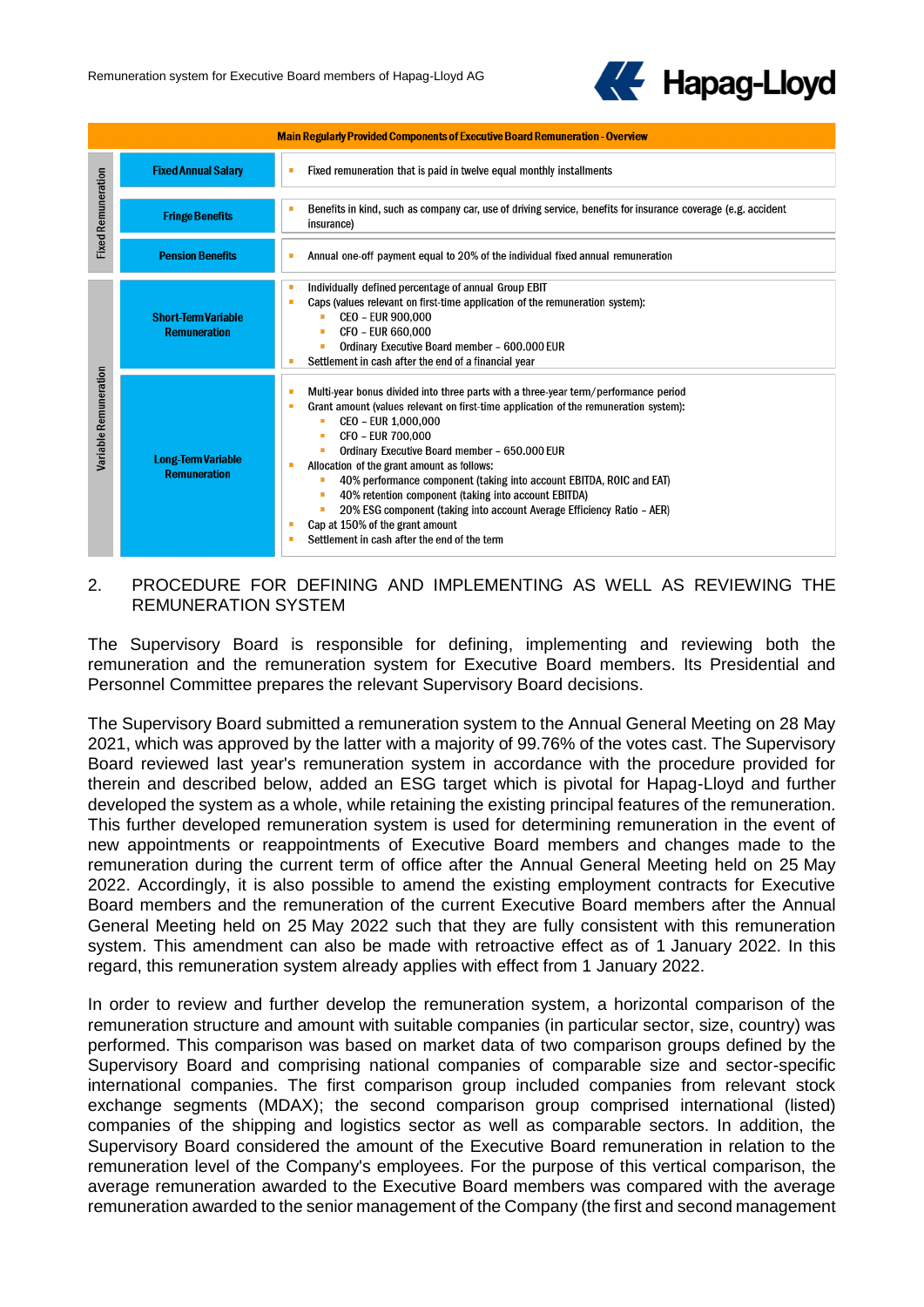

levels below the Executive Board) and the pay awarded to the Company's workforce as a whole, including how these comparisons developed over time. For the horizontal comparison and the vertical comparison, an external remuneration expert was consulted, who is independent of the Executive Board and the Company.

This remuneration system was prepared by the Presidential and Personnel Committee of the Supervisory Board. The Supervisory Board, upon recommendation of its Presidential and Personnel Committee, then resolved on this remuneration system for Executive Board members on 9 March 2022.

The Supervisory Board will review the Executive Board members' remuneration and the remuneration system at least once a year. In this context, it will in particular review the appropriateness of the overall remuneration awarded to the individual members of the Executive Board. If necessary, the Supervisory Board will adjust the remuneration system and submit the adjusted system to the next Annual General Meeting for approval. Otherwise, the remuneration system will be resubmitted to the Annual General Meeting for approval every four years. If the relevant Annual General Meeting does not approve the remuneration system, a revised remuneration system will be submitted to the next following Annual General Meeting. In this regard, all decisions to be made by the Supervisory Board on this issue will be prepared by the Presidential and Personnel Committee, too. Where an external remuneration expert is consulted, their independence of the Executive Board and the Company will be observed.

It is almost impossible for conflicts of interest to arise in this context due to the fact that the law awards responsibility for defining, reviewing and implementing the remuneration system for Executive Board members to the Supervisory Board. No conflicts of interest faced by individual members of the Supervisory Board in the context of decisions passed by the Supervisory Board or its Presidential and Personnel Committee on issues relating to the remuneration system for Executive Board members have arisen in the past. Should such conflicts arise in future, the Supervisory Board member in question will, depending on the nature of the conflict, abstain from voting and, if necessary, not participate in the discussions relating to this agenda item. Where such conflicts of interest relating to the identity of the Supervisory Board member are material and not merely temporary, the respective member shall resign their position on the Supervisory Board.

3. REQUIREMENTS REGARDING THE AMOUNT AND STRUCTURE OF THE EXECUTIVE BOARD REMUNERATION

The remuneration system offers Hapag-Lloyd AG the necessary degree of flexibility in order to be able to continue to offer appropriate and competitive remuneration packages in the future. The remuneration system thus supports the Company in competing worldwide for highly skilled executives. The Supervisory Board will utilise this flexibility only to the extent that it in fact appears appropriate in view of the respective prevailing circumstances.

### 3.1 Target total remuneration and maximum remuneration

The target total remuneration is the value paid to an Executive Board member in total for a financial year if target achievement for all variable components is 100%. The remuneration system permits target total remuneration of up to EUR 3,200,000 for the Chairman of the Executive Board, of up to EUR 2,300,000 for the Chief Financial Officer and of up to EUR 2,000,000 for the other ordinary Executive Board members. This scope of remuneration is not required to be fully exhausted at any point in time.

The maximum remuneration is the maximum value that may be paid to an Executive Board member in total for a financial year. The maximum remuneration is EUR 4,240,000 for the Chairman of the Executive Board, EUR 3,047,500 for the Chief Financial Officer and EUR 2,650,000 for the other ordinary Executive Board members. If compensation for the expiry of rights is granted in the event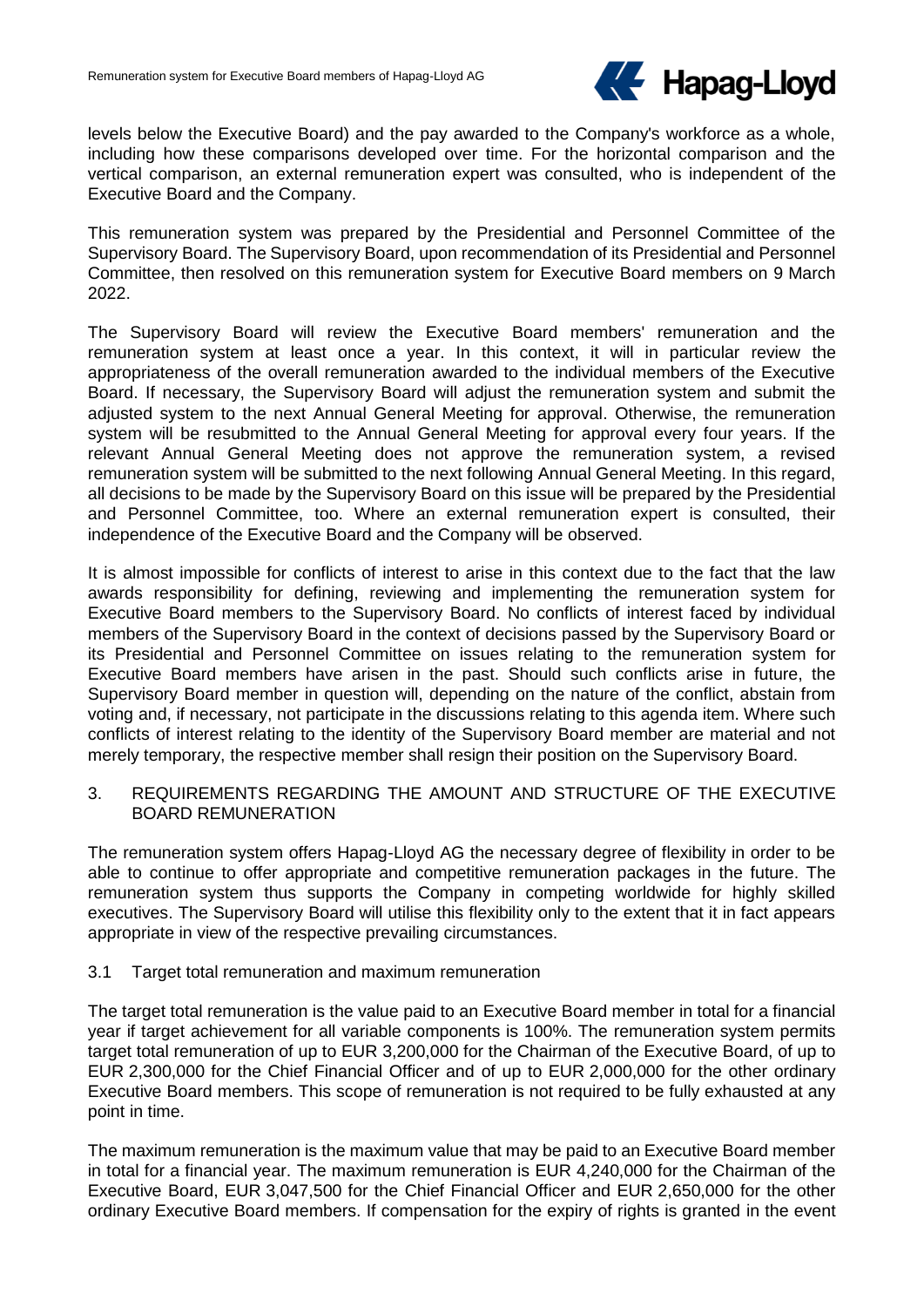

of joining Hapag-Lloyd AG, the maximum remuneration for the relevant financial year increases by the value of such compensation, i.e. a maximum of EUR 2,560,000 for the Chairman of the Executive Board, EUR 1,840,000 for the Chief Financial Officer and EUR 1,600,000 for the other ordinary Executive Board members.



# 3.2 Structure of the Executive Board remuneration

The remuneration for Executive Board members comprises fixed and variable components. The fixed components comprise the fixed annual remuneration, fringe benefits and the pension benefits. The variable components comprise the short-term variable remuneration (annual bonus) and the long-term variable remuneration in the form of the long-term incentive plan (LTIP). These five components are taken into account in the target total remuneration. In addition, further components can be provided for which do not form part of the target total remuneration. These components include, in particular, additional remuneration, compensation for the costs of a change of residence and compensation for the expiry of rights in the event of joining Hapag-Lloyd AG.

The share of the variable remuneration in the target total remuneration must range between 50% and 65%; the annual bonus can range between 20% and 25% and the LTIP between 30% and 40% and the LTIP must in any event be higher than the bonus. To this end, the annual bonus is set at two thirds of the cap (see section 4.2.1), the LTIP is set at the grant amount and fringe benefits are set at the maximum amount possible pursuant to section 4.1.2.

The share of the fixed annual remuneration, the annual bonus and the LTIP in the total direct remuneration, i.e. the target total remuneration excluding fringe benefits and pension benefits, must be within the following ranges:

| Fixed annual remuneration: 30% to 40% |            |
|---------------------------------------|------------|
| Annual bonus:                         | 20% to 30% |
| LTIP:                                 | 35% to 45% |

3.3 Defining the specific remuneration for individual Executive Board members

First, the Supervisory Board will define the specific target total remuneration and then the remuneration structure for the individual Executive Board member.

This calculation is based on the specific target total remuneration amounts and remuneration structures existing for the Executive Board of Hapag-Lloyd AG at the time the relevant amount is defined. The first-time application of this remuneration system is to be based on the following values in this regard (amounts in each case in EUR; fringe benefits are set at the maximum amount possible pursuant to section 4.1.2, the annual bonus is set at two thirds of the cap pursuant to section 4.2.1 and the LTIP is set at the grant amount.):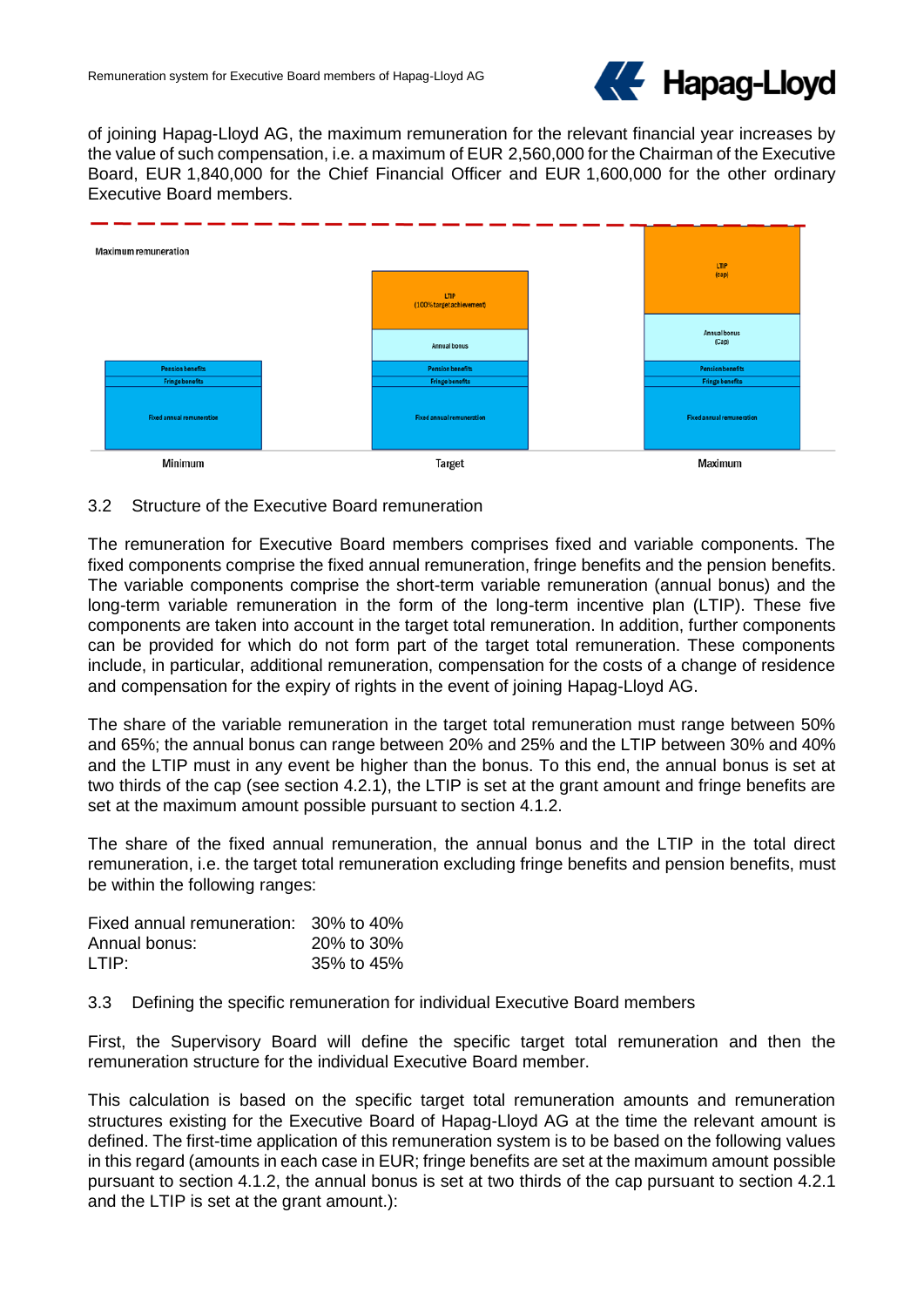

|                              | Chairman of the<br><b>Executive Board</b> | <b>Chief Financial Officer</b> | Other ordinary<br><b>Executive Board</b><br>members |
|------------------------------|-------------------------------------------|--------------------------------|-----------------------------------------------------|
| Fixed annual<br>remuneration | 850,000                                   | 650,000                        | 500,000                                             |
| Fringe benefits              | 127,500                                   | 97,500                         | 75,000                                              |
| Pension benefits             | 170,000                                   | 130,000                        | 100,000                                             |
| Annual bonus                 | 600,000                                   | 440,000                        | 400,000                                             |
| <b>LTIP</b>                  | 1,000,000                                 | 700,000                        | 650,000                                             |

Based on the foregoing, the structure of target total remuneration and total direct remuneration is as follows:



When subsequently determining new specific target total remuneration amounts it is possible to deviate from the values specified in the table above within the scope of this remuneration system if this appears necessary in order to take reasonable account of the duties conferred on the Executive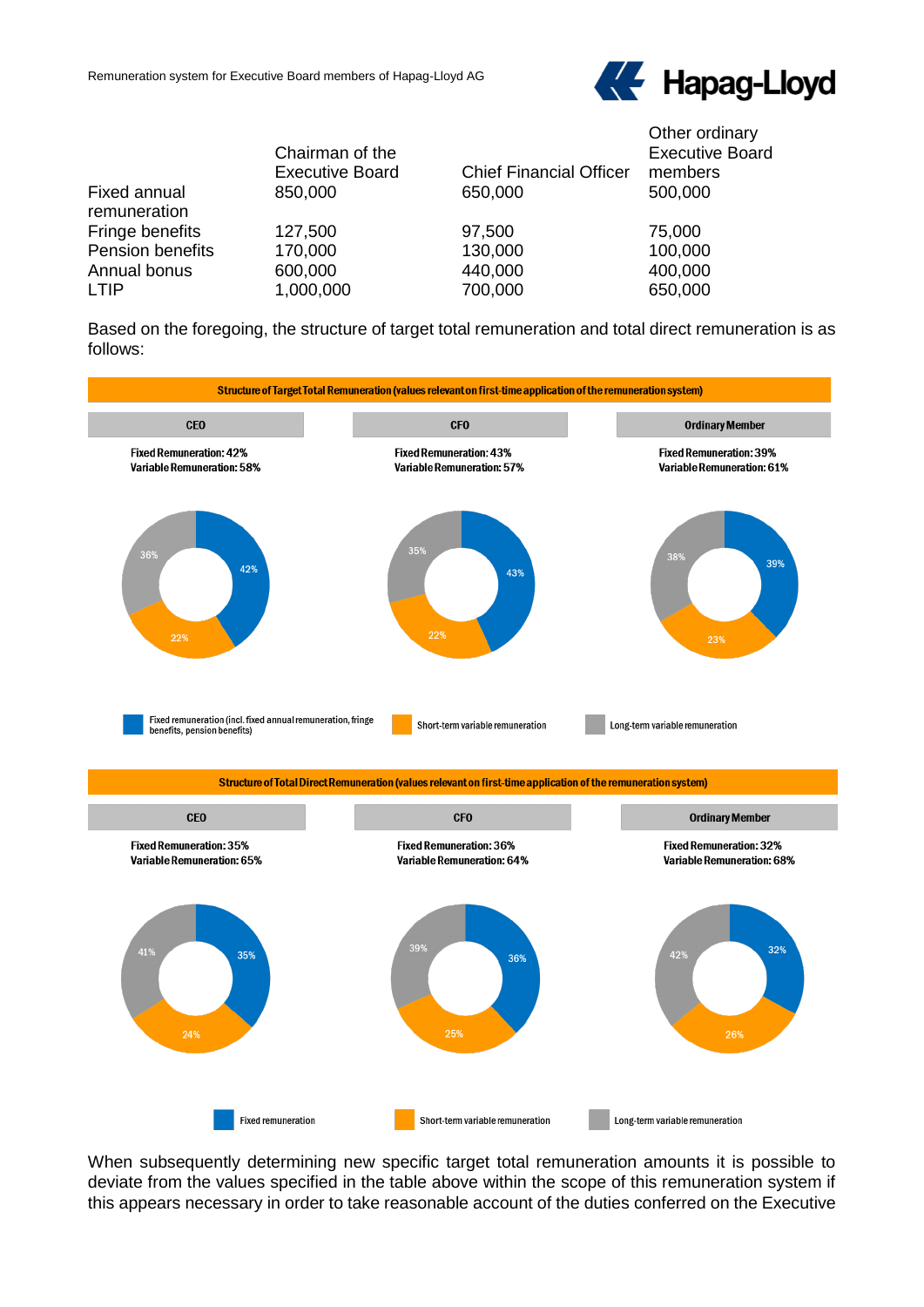

Board member, their experience and past performance, as well as prevailing market conditions. This is conditional upon the remuneration also being appropriate in the context of the Company's situation and not exceeding the standard remuneration amount without a specific reason. In order to identify the standards prevailing in other companies (horizontal comparison), reference will be made by the Supervisory Board to suitable comparison groups comprising domestic and foreign companies, with the composition of these groups being disclosed. In order to ascertain whether the compensation may be deemed proportionate within Hapag-Lloyd AG (vertical comparison), the Supervisory Board will compare the remuneration awarded to Executive Board members with the pay awarded to the executives of the Company and with the pay awarded to the Company's workforce as a whole, including how these comparisons develop over time. Where an external remuneration expert is consulted, their independence of the Executive Board and the Company will be observed.

When defining the specific target total remuneration, the level of the cost of living at the place of service, the tax burden of the Executive Board member in question and additional burdens resulting from a change of residence due to the office on the Executive Board or from maintaining two households may also be taken into account within reasonable and normal limits.

# 4. STRUCTURE OF THE INDIVIDUAL REMUNERATION COMPONENTS

- 4.1 Non-performance-related fixed remuneration components
- 4.1.1 Fixed annual remuneration

The fixed annual remuneration is a cash remuneration relating to the financial year. It is paid out in twelve equal monthly instalments.

### 4.1.2 Fringe benefits

The Executive Board members receive standard benefits in kind. This may include, in particular, the provision of a company car and the company driver service, including for private use, funeral allowances and allowances for surviving dependants and insurance cover (e.g. accident insurance, legal costs insurance, D&O insurance). In addition, location-specific benefits may be paid to Executive Board members based outside Germany. The value of the fringe benefits granted in a financial year may not exceed 15% of the fixed annual remuneration.

Additional fringe benefits which, however, must not be taken into account in the target total remuneration are set out in sections 4.3.2 and 4.3.3.

### 4.1.3 Pension benefits

The Company awards to the Executive Board members an annual one-off payment for the purposes of personal retirement benefits. The one-off payment is equal to 20% of the relevant fixed annual remuneration for each full calendar year. The Company may, in agreement with the Executive Board member, also make the payment directly to an insurance company or a pension institution specified by the Executive Board member, provided that this does not result in any disadvantages for the Company.

To the extent that the Company already awarded a pension commitment to an Executive Board member in the form of a contribution-based payment obligation in the past, such commitment may also be awarded in the future. The contribution is equal to 20% of the relevant fixed annual remuneration for each full calendar year.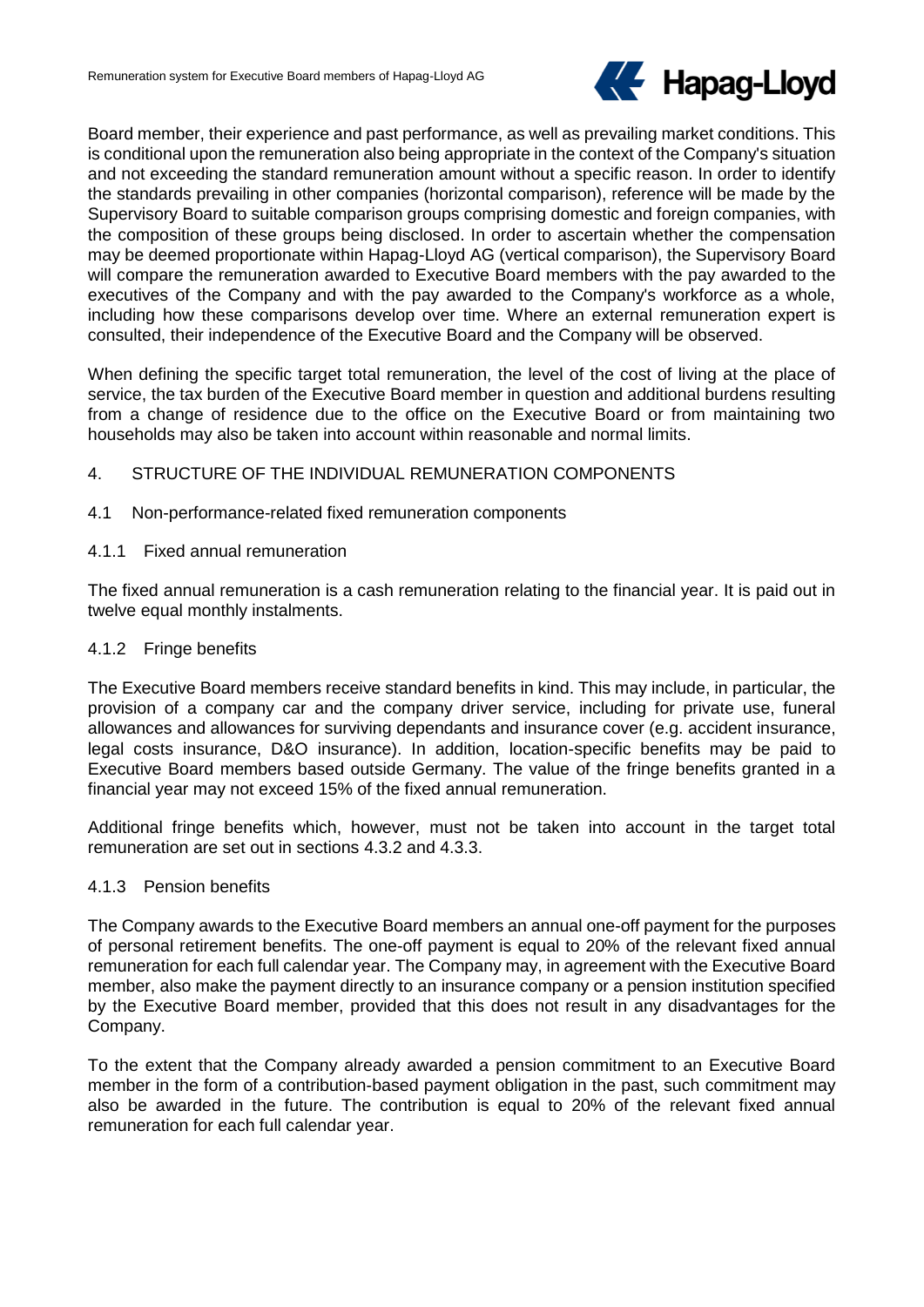

#### 4.2 Performance-related variable remuneration components

#### 4.2.1 Annual bonus

The annual bonus is a short-term, performance-related remuneration component for a single year which is granted annually. The annual bonus incentivises the Executive Board members with regard to the Group's strategic operating indicator earnings before interest and taxes (EBIT), thereby contributing to promoting the business strategy and to the Company's long-term development.

The Supervisory Board defines a fixed percentage (sharing factor) of the Group's annual EBIT for each Executive Board member which will be paid to the relevant Executive Board member. The sharing factor is regularly revised and adjusted, if necessary. The annual bonus is limited to a specific EUR amount (cap).



Executive Board members who are appointed for the first time may be awarded a guaranteed bonus as minimum amount for the first 12 months of their term of office which for each month corresponds to a maximum of one twenty-fourth of the cap.

The amount of the annual bonus is determined by the Supervisory Board at the accounts meeting where it adopts the consolidated financial statements for the relevant financial year, on the basis of the amounts set out in the approved consolidated financial statements. It will then be due in cash. A specific later due date can be agreed with the Executive Board members, which must be no later than 30 April of the financial year following the relevant financial year. The Executive Board members may freely dispose of the paid (net) amount.

### 4.2.2 LTIP

The LTIP is a long-term, performance-related remuneration component for several years which is granted annually. The LTIP incentivises the Executive Board members with regard to the strategic operating indicators earnings before interest, taxes, depreciation and amortisation (EBITDA), average return on invested capital (ROIC) as well as with regard to a central target relating to environment, social and governance (ESG target) and thereby, and by looking at a multi-year performance period, contributes to promoting the business strategy and the Company's long-term development.

Under the LITP, a specified amount (grant amount) is allocated to each Executive Board member from which a payout amount is derived after the end of a three-year performance period depending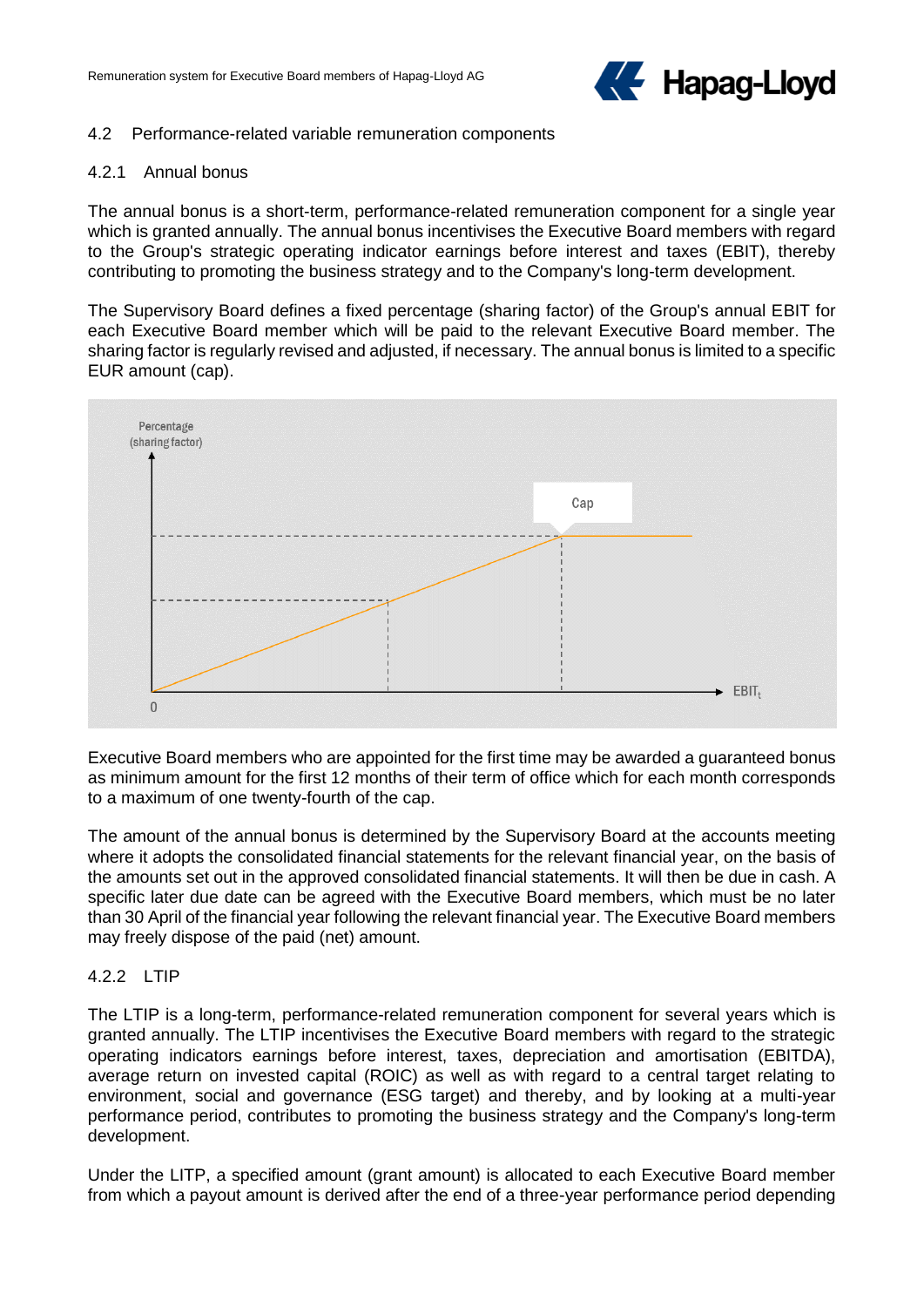

on the target achievement and the duration of their membership on the Executive Board, which ranges between 0% and 150% of the grant amount.

The LTIP comprises three components: a performance component and a retention component, which are attributed a weighting of 40% each, and an ESG component, which is attributed a weighting of 20%. The grant amount is accordingly divided into these three components. All three components are linked to performance criteria. The performance period commences on 1 January of the financial year in which the grant is made and ends on 31 December of the second year following the financial year of grant. In the event that an Executive Board member is appointed during the second half of a financial year, provision may be made for the performance period to commence only on 1 January of the following year and to end on 31 December of the third year following the financial year of grant.

The following illustration provides an overview of the LTIP.



### 4.2.2.1 Performance component

In a first step, the target achievement of the performance component is determined on the basis of two financial targets and in a second step depends on the achievement of a performance hurdle (which is also of a financial nature).

### *Taking account of the two financial targets*

Accordingly, the target achievement is initially determined in a first step with regard to two financial performance criteria: the development of the average Group EBITDA and the average Group ROIC over the performance period. The Supervisory Board defines a separate target achievement curve for both financial performance criteria, which are combined to derive a target matrix. The target achievement regarding the financial performance criteria for the relevant performance period can be inferred on the basis of the target matrix. The table below shows an example of a performance matrix structure.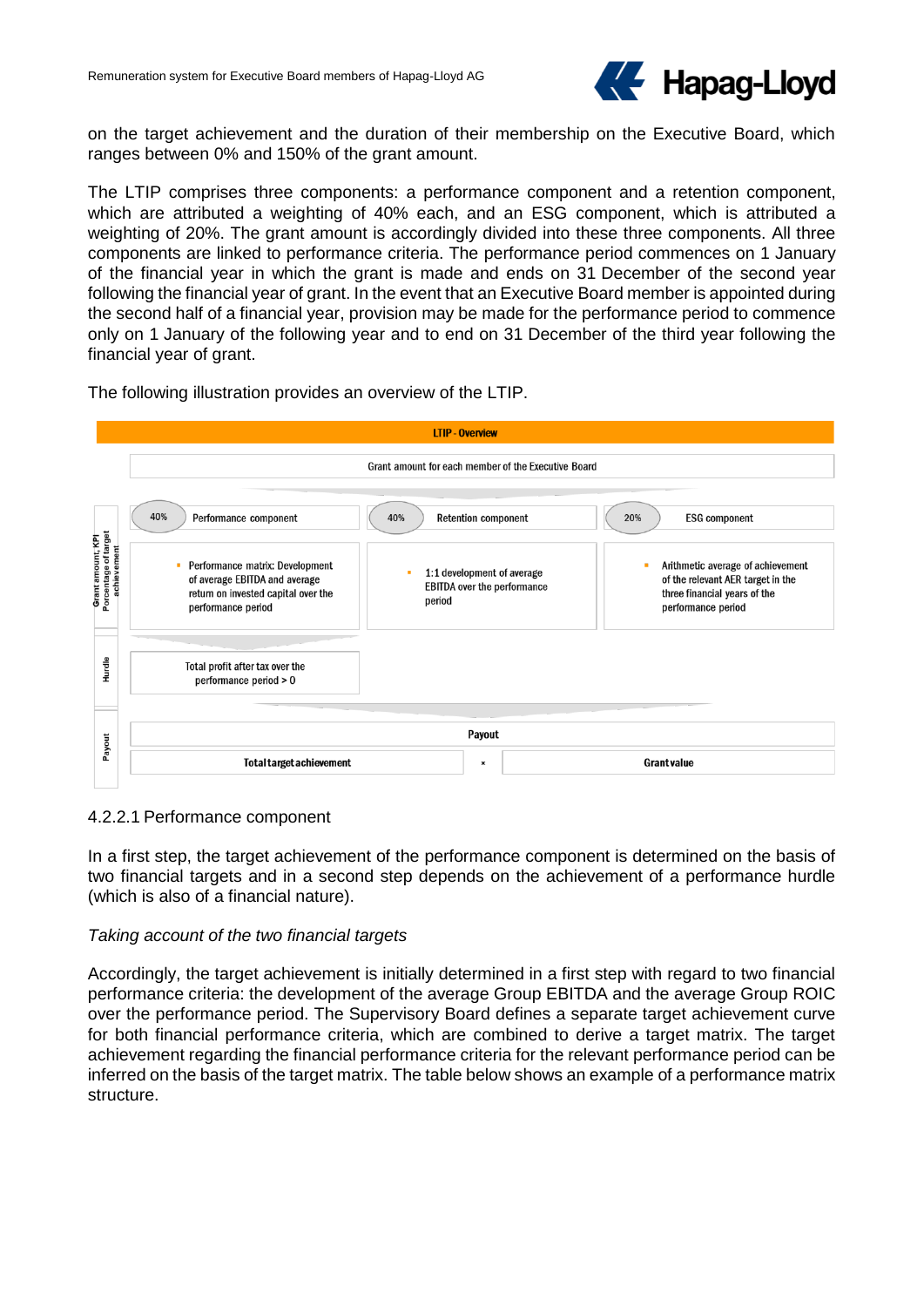

| Achieved average                                     | Average ROIC over the performance period |                    |       |
|------------------------------------------------------|------------------------------------------|--------------------|-------|
| <b>EBITDA versus reference</b><br><b>EBITDA</b> in % | $< 6.5\%$                                | $\geq 6.5 - 7.5\%$ | >7.5% |
| $\geq 125%$                                          | 120%                                     | 130%               | 150%  |
| $\geq$ 110%-125%                                     | 100%                                     | 115%               | 125%  |
| $\geq$ 100%-110%                                     | 75%                                      | 100%               | 100%  |
| $\geq$ 90%-100%                                      | 50%                                      | 65%                | 75%   |
| $\geq$ 85%-90%                                       | 25%                                      | 40%                | 50%   |
| $< 85\%$                                             | 0%                                       | 0%                 | 0%    |

In this connection, the following applies:

- The development of the average Group EBITDA over the performance period is determined as relative development. To this end, the percentage ratio between the arithmetic average of the annual Group EBITDA of the three financial years of the performance period (performance EBITDA) and the reference EBITDA is determined. The reference EBITDA corresponds to the average annual Group EBITDA of the three financial years preceding the performance period.
- The average Group ROIC is calculated on the basis of the arithmetic average of the annual Group ROIC over the performance period. Group ROIC compares net operating profit after taxes (EBIT less taxes) with invested capital (invested capital) as at the reporting date. Invested capital is defined as the total of the assets excluding cash and cash equivalents less liabilities excluding financial debt.

The target achievement on the basis of the two financial performance criteria is set to a minimum of 0% and a maximum of 150%.

### *Performance hurdle*

As an additional condition for payment of the performance component, the total of the Group's earnings after taxes (Group EAT) for the three financial years of the performance period must be greater than zero. Otherwise, the target achievement under the performance component will be set to 0%.

#### *Payout amount under the performance component*

The payout amount under the performance component is determined by multiplying the 40% of the grant amount attributable to the performance component by the target achievement percentage as determined above.

#### 4.2.2.2 Retention component

The target achievement as regards the retention component is also linked to the relative Group EBITDA development over the three-year performance period compared to the three-year average preceding the performance period. In this context, the target achievement of the retention component results directly from the percentage ratio between the performance EBITDA and the reference EBITDA, with this target achievement being set to a minimum of 0% and a maximum of 150%, and the performance EBITDA and the reference EBITDA being determined in the same manner as for the performance component.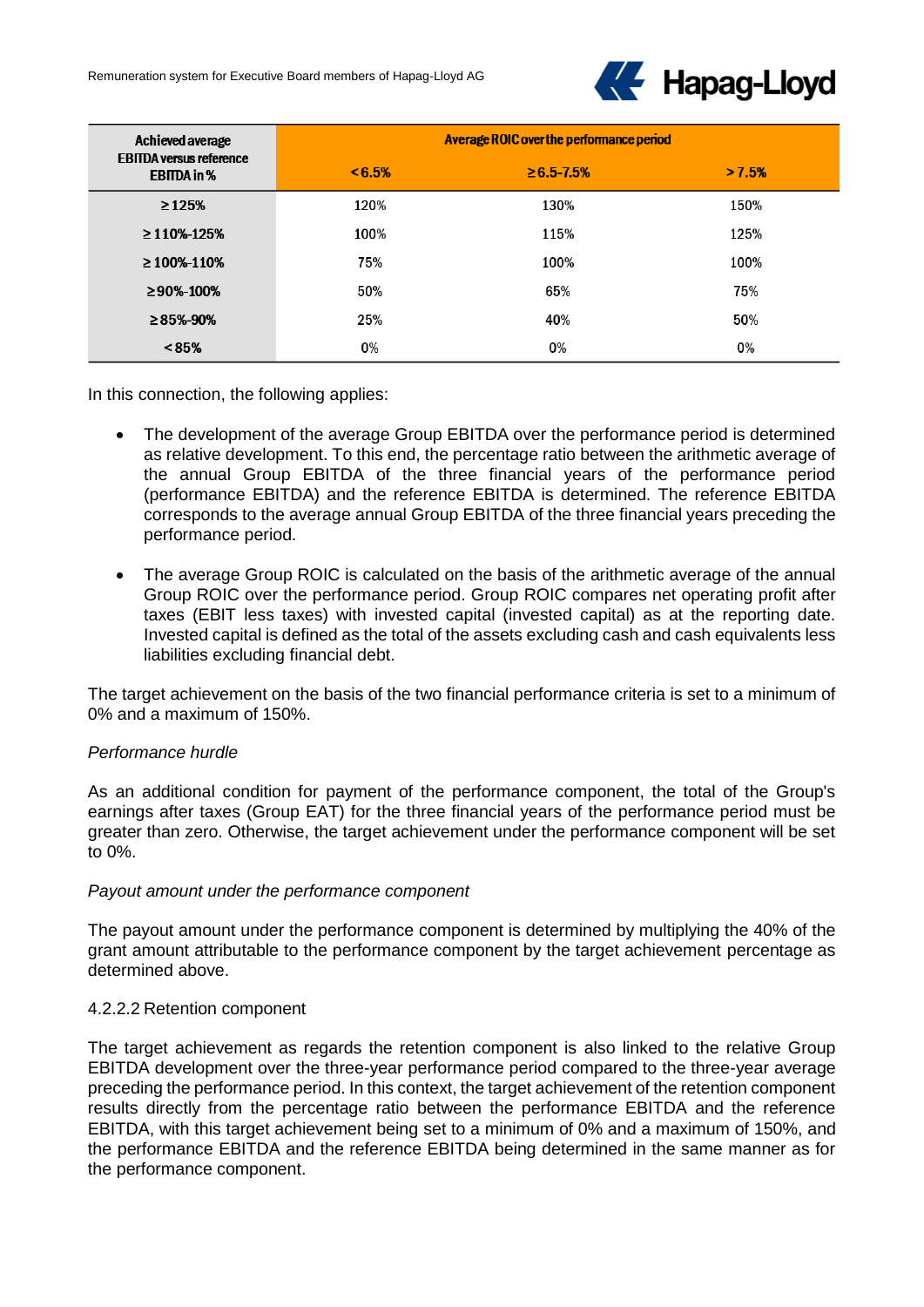

The payout amount under the retention component is determined by multiplying the 40% of the grant amount attributable to the retention component by the target achievement percentage as determined above.

### 4.2.2.3 ESG component

The target achievement as regards the ESG component is determined on the basis of a central ESG performance criterion as follows: The ESG performance criterion is the average efficiency ratio (AER) used to measure the carbon intensity of the Group's own fleet. For this ESG performance criterion, the Supervisory Board determines a value for each financial year corresponding to a target achievement of 100%. These values are derived from Hapag-Lloyd AG's Sustainability Linked Bond Framework dated 17 March 2021. A specific target achievement curve will in each case be determined on this basis. The target achievement for each of the three financial years of the performance period can be inferred from the target achievement curve. In this regard, the percentage of target achievement arising from the application of the ESG factor is set to a minimum of 0% and a maximum of 150%.

| AER values corresponding to a target achievement of 0%, 100% and 150%<br>Interim values are calculated by way of linear interpolation |         |          |          |  |  |  |  |
|---------------------------------------------------------------------------------------------------------------------------------------|---------|----------|----------|--|--|--|--|
| <b>Financial year</b>                                                                                                                 | $= 0\%$ | $= 100%$ | $= 150%$ |  |  |  |  |
| 2022                                                                                                                                  | 8.616   | 7.18     | 5.385    |  |  |  |  |
| 2023                                                                                                                                  | 8.52    | 7.10     | 5.325    |  |  |  |  |
| 2024                                                                                                                                  | 8.196   | 6.83     | 5.1225   |  |  |  |  |
| 2025                                                                                                                                  | 8.04    | 6.70     | 5.025    |  |  |  |  |
| 2026                                                                                                                                  | 7.5272  | 6.31     | 4.7325   |  |  |  |  |
| 2027                                                                                                                                  | 7.02    | 5.85     | 4.3875   |  |  |  |  |
| 2028                                                                                                                                  | 6.516   | 5.43     | 4.0725   |  |  |  |  |
| 2029                                                                                                                                  | 6.072   | 5.06     | 3.795    |  |  |  |  |
| 2030                                                                                                                                  | 5.604   | 4.67     | 3.5025   |  |  |  |  |

The payout amount under the ESG component is determined by multiplying 20% of the grant amount attributable to the ESG component by the arithmetic mean of the target achievement percentages for the three financial years of the performance period as determined above.

### 4.2.2.4 Payment of the LTIP

To the extent that no lapse has occurred (see section 4.2.2.5), the amount of the LTIP will be determined by the Supervisory Board on the basis of the amounts stated in the approved consolidated financial statements and the information on the AER relevant under the Sustainability Linked Bond Framework at the accounts meeting where it approves the consolidated financial statements for the third financial year of the performance period. The payment under the LTIP will then be due in cash. A specific later due date can be agreed with the Executive Board members, which must be no later than 30 April of the financial year following the performance period. The Executive Board members may freely dispose of the paid (net) amount.

### 4.2.2.5 Lapse of performance component, retention component and ESG component

In case the term of office of an Executive Board member has ended during the three-year performance period without another term of office, the performance component, the retention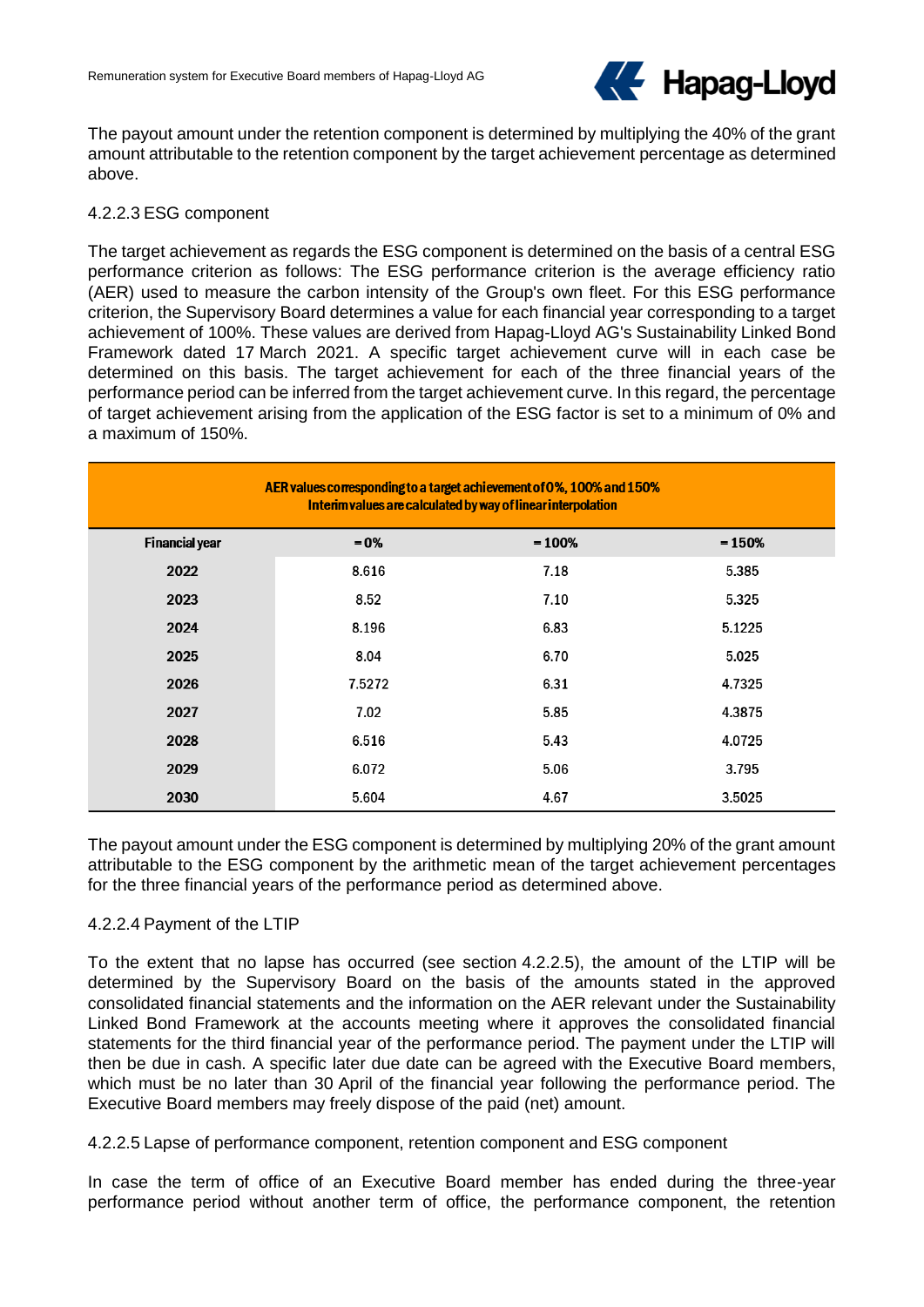

component and the ESG component will lapse in full or in part, depending on the reason or the circumstances of the termination or upon termination, as follows:

- The performance component, the retention component and the ESG component will each lapse in full, if
	- o the Executive Board member has resigned from office without cause (*ohne wichtigen Grund*),
	- o the employment contract for Executive Board members is terminated by Hapag-Lloyd AG for cause (*aus wichtigem Grund*) within the meaning of section 626 (1) of the German Civil Code (*Bürgerliches Gesetzbuch*; **BGB**), or
	- $\circ$  the employment contract for Executive Board members has only been in place for a term of 12 months or less.
- In all other cases, the performance component, the retention component and the ESG component will each lapse only if the employment contract for Executive Board members has already ended in the financial year for which the grant amount was awarded; in such case, they will lapse *pro rata temporis* based on the proportion of the period between the end of the employment contract for Executive Board members and the end of the financial year to the period of the entire financial year.

4.2.2.6 Special provisions in the event of a change of control, adjustment options

The following special provisions may be agreed with the Executive Board members in the event that a shareholder acquires control over Hapag-Lloyd AG within the meaning of the German Securities Acquisition and Takeover Act (*Wertpapiererwerbs- und Übernahmegesetze*s; **WpÜG**) prior to the end of the performance period (change of control): The LTIP and thus also the performance period will end at the time the change of control occurs. The performance component, the retention component and the ESG component will each be deemed vested upon occurrence of the change of control. The payout amount will be calculated applying the process used for the three-year performance period. If the performance period ends during the year, however, the following will apply as regards the determination of the relevant EBITDA, ROIC and EAT figures as well as the AER target achievement for the financial year in which the performance period ends:

- If the performance period ends during the first half of the financial year, the EBITDA, ROIC and EAT figures as well as the AER target achievement of the previous financial year are to be applied for the relevant financial year.
- If the performance period ends during the second half of the financial year, the EBITDA, ROIC and EAT as well as the AER target achievement figures of the full financial year during which the performance period ends are to be applied for the relevant financial year.

If the payout amount calculated this way is lower that the grant amount, the Executive Board member will receive a payment equalling the grant amount instead. The payment under the LTIP will fall due no later than the end of the sixth calendar month after the change of control has occurred.

Subject to the criteria set out in section 87 (2) of the German Stock Corporation Act (*Aktiengesetz*; AktG), the Supervisory Board may modify or replace the provisions of the LTIP in whole or in part without the consent of the Executive Board members as well as reduce the payout amount in retrospect.

In the event of extraordinary developments, the Supervisory Board has the option to eliminate or at least prevent their effects when determining the relevant EBITDA, ROIC, EAT and AER figures.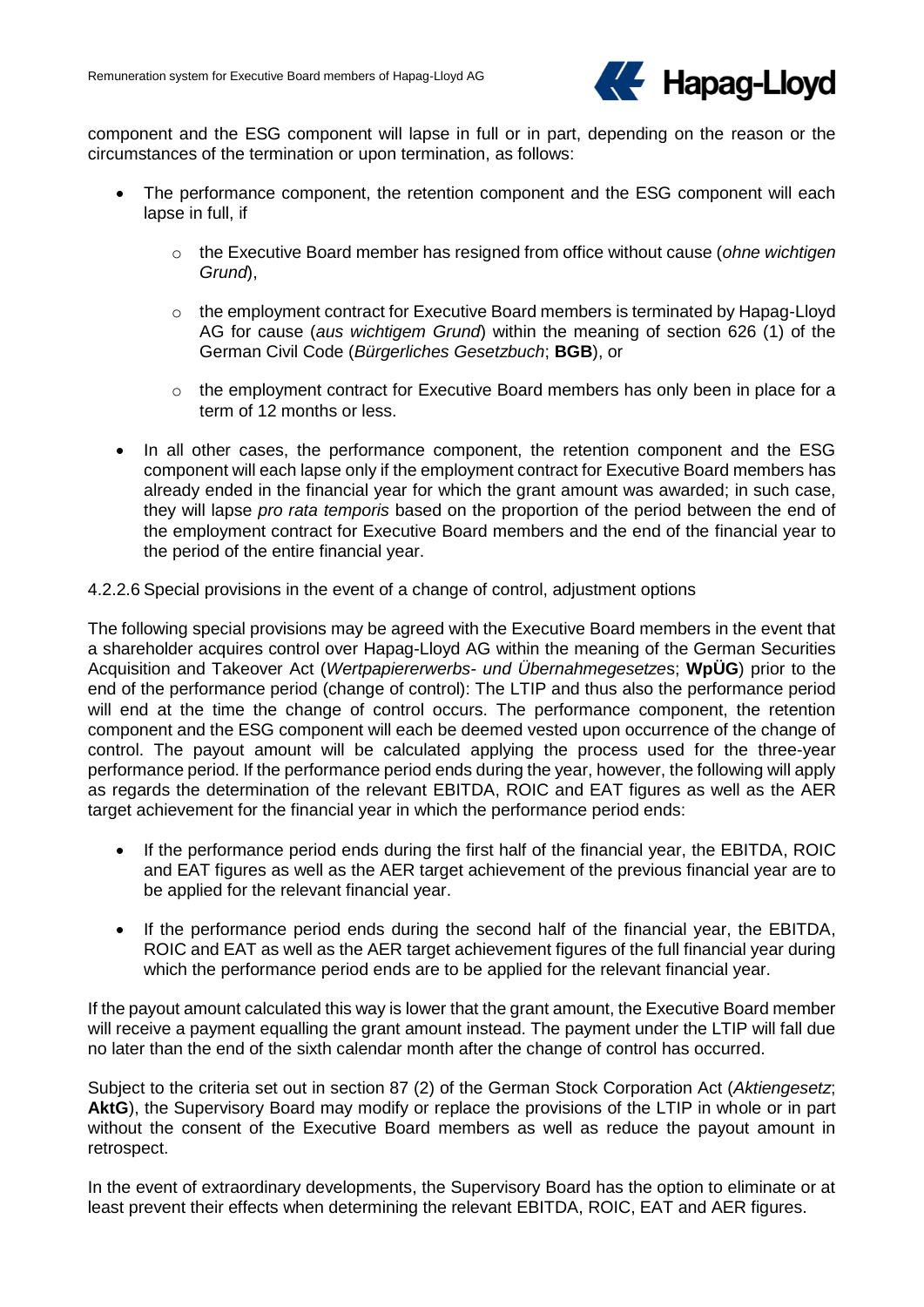

### 4.3 Further components

# 4.3.1 Additional remuneration

If special circumstances exist or extraordinary services are performed, the Supervisory Board may grant an additional remuneration up to a maximum amount of 100% of the fixed annual remuneration.

### 4.3.2 Compensation in the event of change of residence

If an Executive Board member (together with their family (if applicable)) changes residence in the interest of the Company, the Company may grant compensation for costs associated with such change of residence (such as relocation costs, costs for the apartment search, maintenance of two households, tax advisory costs) and, temporarily, also reimbursement for costs of temporary accommodation and weekly flights home. In such case, the value of the fringe benefits granted in a financial year may not exceed 50% of the fixed annual remuneration.

# 4.3.3 Compensation for the expiry of rights

Where, prior to a member's move to the Executive Board of Hapag-Lloyd AG, any remuneration payments already accrued expire due to this move, the Supervisory Board may grant a compensation. Any such compensation will not be taken into account when calculating the target total remuneration. However, the value of such compensation may not exceed EUR 2,560,000 for the Chairman of the Executive Board, EUR 1,840,000 for the Chief Financial Officer and EUR 1,600,000 for the other ordinary Executive Board members. The compensation is to be paid in cash. It may take the form of a one-off payment or be paid in several instalments (over one or several financial years) and may be made conditional in whole or in part on whether or not the relevant member remains on the Company's Executive Board. The Supervisory Board may grant the compensation subject to the condition that the amount must be invested in whole or in part in shares of Hapag-Lloyd AG to be held for a minimum period determined by the Supervisory Board.

### 4.4 Commencement and end of contractual term during the course of a calendar year

Should a contractual term end or commence during a calendar year, the fixed annual remuneration, regular fringe benefits, pension benefits and the annual bonus will be granted and/or paid *pro rata temporis*; any cap applicable to the payout amount will be reduced *pro rata temporis*. Should the contractual term commence during a calendar year, the LTIP will be granted *pro rata temporis*. Should a contractual term end during a calendar year or should the term in office end during the three-year performance period, section 4.2.2.5, and possibly section 4.2.2.6, will apply.

### 4.5 Revocation of appointment while guaranteeing reappointment

In the event of a revocation of appointment while guaranteeing reappointment pursuant to section 84 (3) AktG, the fixed annual remuneration, regular fringe benefits, pension benefits, the annual bonus and the LTIP will be awarded and/or paid *pro rata temporis*; any cap applicable to the payout amount will be reduced *pro rata temporis*. In deviation of the aforesaid, the Supervisory Board may provide that the fixed annual remuneration, regular fringe benefits and pension benefits will continue to be awarded without any deductions in full or in part.

### 5. FURTHER PROVISIONS RELATING TO REMUNERATION

### 5.1 Malus and clawback

Annual bonus payments and payments of the LTIP may be refused or reclaimed by the Supervisory Board if it subsequently emerges that the payout amount was incorrectly determined and/or all or part of the payment was made erroneously because targets were in fact not achieved or not achieved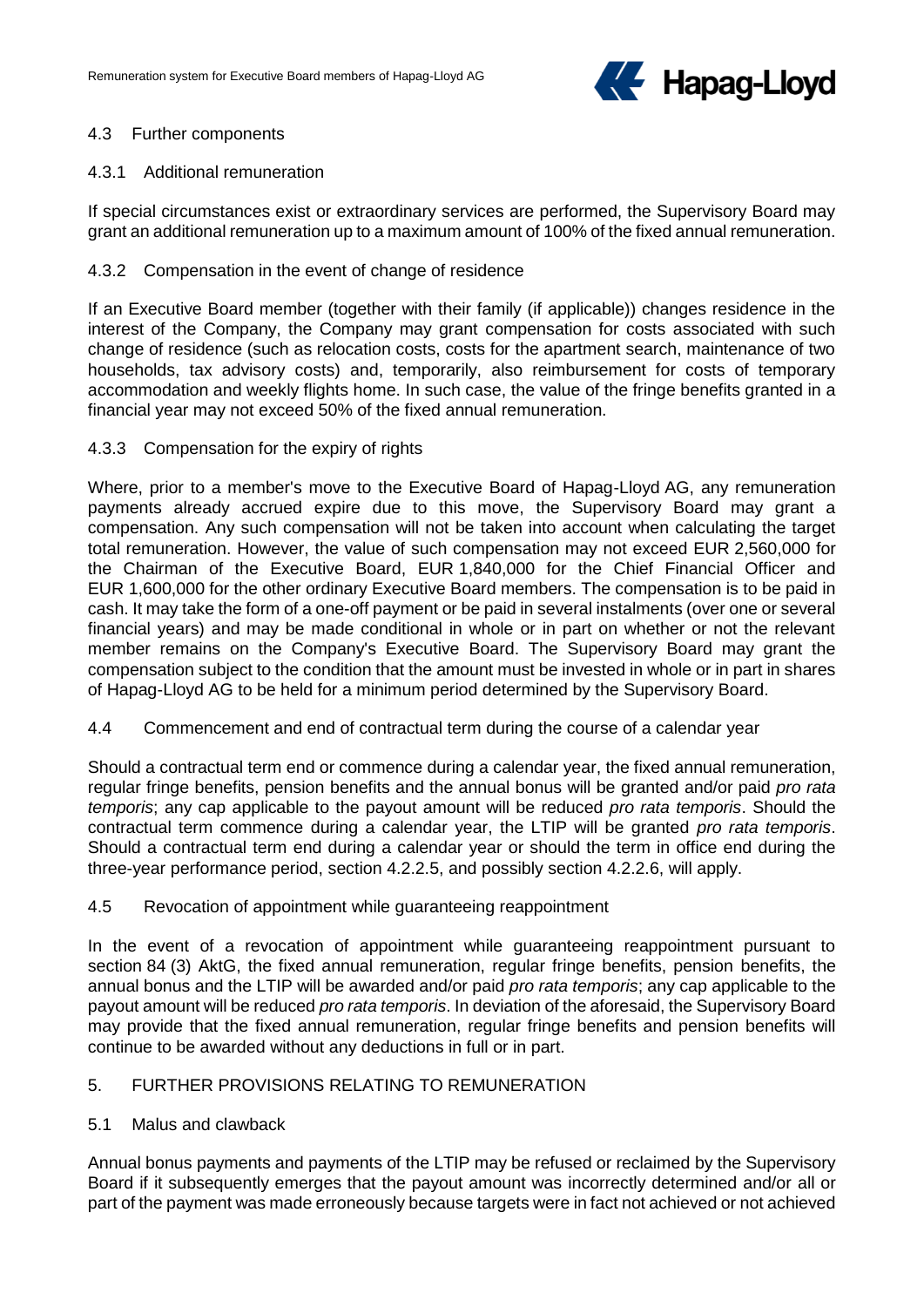

to the extent assumed, on the basis of false information, when the payout amount was calculated. In such case, the Executive Board member will, in particular, be obliged to pay back the net amount by which the payment made under the annual bonus exceeds the payout amount which would have been determined if the actual target values had been taken into account. The scope of this clawback claim is defined in section 818 BGB. The clawback claim will become time-barred once three years have elapsed since payment was made.

In the event that an Executive Board member commits a serious breach of their statutory duties or the Company's internal code of conduct, the Supervisory Board will be entitled to reclaim from the Executive Board member the variable remuneration paid for the relevant performance period in whole or in part or withhold the variable remuneration granted but not yet paid for this period.

Provisions may be agreed with the Executive Board members specifying that annual bonus payments may be reclaimed and payments of the LTIP may be withheld or reclaimed in the event that the target achievement defined by the Supervisory Board for the payment or granting proves not sustainable in subsequent years.

Moreover, in the case of the LTIP, all rights under the LTIP will expire without replacement in the event of termination for cause within the meaning of section 626 (1) BGB.

# 5.2 Set-off of remuneration received for offices assumed within and outside the Group

At the request of the Company, Executive Board members will also assume offices in current or future affiliated entities in Germany and abroad; such offices are generally covered by their remuneration as Executive Board members. If an Executive Board member assumes an office on a supervisory board within the Group and remuneration for such office cannot be ruled out, such remuneration will be offset against their remuneration as an Executive Board member.

Executive Board members may only assume offices on supervisory boards of companies outside the Group if approval has been granted by the Supervisory Board. If an Executive Board member wishes to assume an office on a supervisory board outside the Group, the Company's Supervisory Board will also decide whether any remuneration received for such office is to be offset against their remuneration as an Executive Board member.

### 5.3 Adjusting the remuneration

Should the position of the Company, after the amount of the total remuneration of the Executive Board member has been determined, deteriorate such that a continued payment of the remuneration would be unreasonable for the Company, the Supervisory Board will be entitled pursuant to section 87 (2) AktG to reduce the remuneration to an appropriate level. This will not affect any statutory extraordinary right of termination of the Executive Board member constituted by this.

Provisions may be agreed with the Executive Board members providing the Supervisory Board with the option to take reasonable account of extraordinary developments. These provisions may relate to the annual bonus, the LTIP or the variable remuneration as a whole. In this context, provisions may be agreed which, in order to restore appropriateness, eliminate or at least counter the effects on the value of the payout amount resulting from the extraordinary developments.

Specifically for the LTIP, the adjustment options set out in section 4.2.2.6 will also apply.

### 5.4 Continued payment of remuneration in the event of sickness

In the event of temporary inability to work that was not caused wilfully by the Executive Board member, the fixed annual remuneration will continue to be paid in the same amount for a period of twelve months, with such payment being ceased at the latest when the employment contract ends.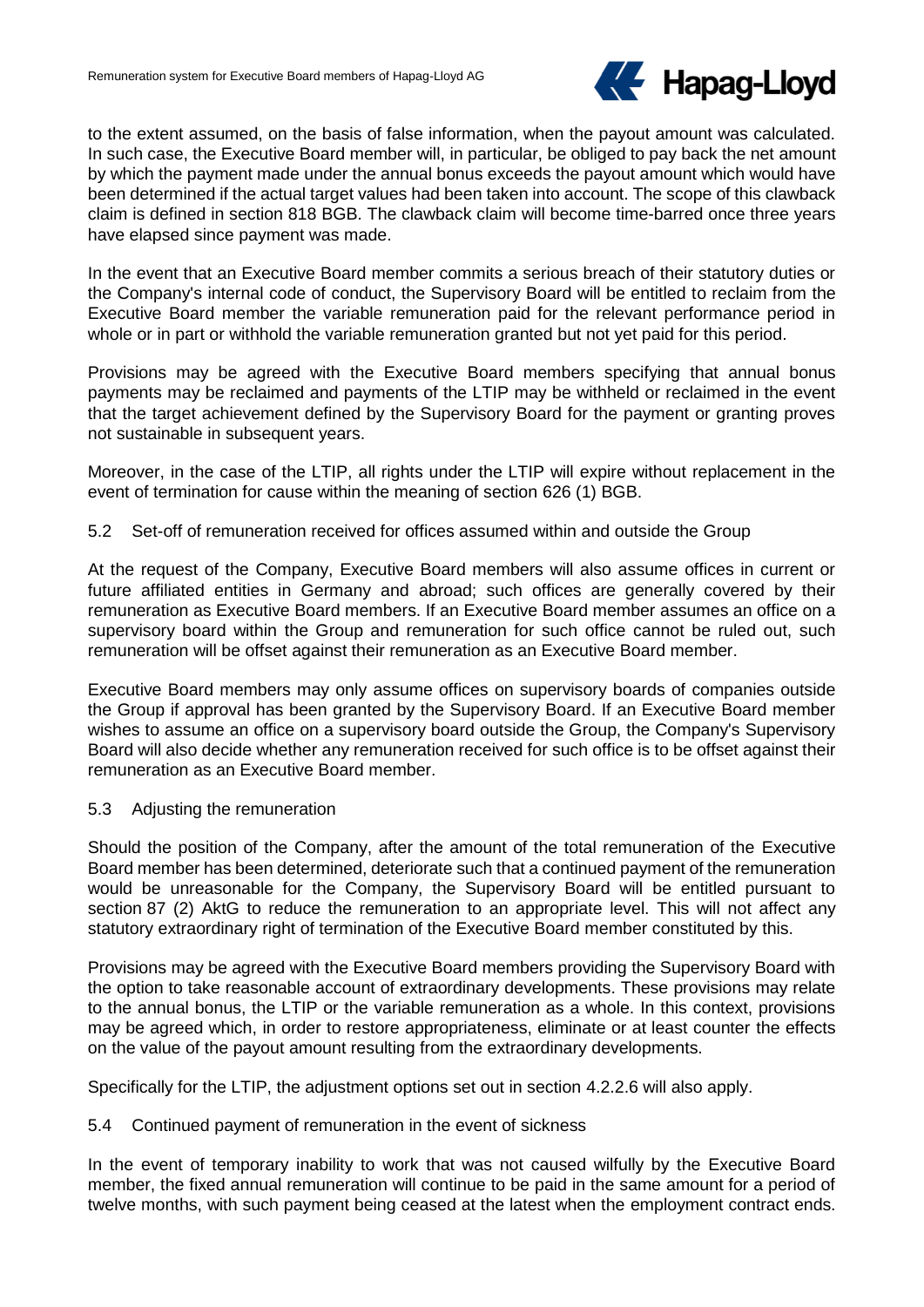

From such payment, all amounts received by the Executive Board member from funds or insurances in the form of sick pay, daily sickness allowance (*Krankentagegeld*) or pensions will be deducted unless such benefits are based exclusively on contributions made by Executive Board member. Corresponding provisions may also be stipulated for fringe benefits and pension benefits. In the event of short-term sickness (up to six weeks) it may be agreed that all remuneration components will be granted without deductions.

# 5.5 Payments in the event of permanent inability to work or death

In the event that the Executive Board member becomes permanently unable to work during the term of the employment contract, they will continue to be paid, despite the early termination of the employment contract (see section 6.3), that part of the fixed annual remuneration that is attributable to the month in which the permanent inability to work was determined and the six months thereafter, but not exceeding the original term of the employment contract.

In the event that the Executive Board member dies during the term of the employment contract, their spouse or, in the absence of a spouse, their dependent children (the latter as joint and several creditors) will continue to be paid, despite the early termination of the employment contract (see section 6.3), that part of the fixed annual remuneration that is attributable to the month of the Executive Board member's death and the six months thereafter, but not exceeding the original term of the employment contract.

5.6 Post-contractual non-compete obligation

Provisions may be agreed with the Executive Board members specifying that the Executive Board members are subject to a post-contractual non-compete obligation for the duration of 24 months following the end of the employment contract for Executive Board members, with the option to also provide for a waiver or release of the Company as regards the non-compete obligation. For the duration of the post-contractual non-compete obligation, the Company will pay the Executive Board member half of the last remuneration package received by the Executive Board member as compensation. The Executive Board member must have any other payments received offset against such compensation, insofar as, when added to the compensation, they exceed 100% of the last remuneration package.

Where the Company owes payment of compensation under a post-contractual non-compete obligation, any severance payment is to be offset against such compensation payment.

### 6. REMUNERATION-RELATED LEGAL TRANSACTIONS

### 6.1 Employment contracts for Executive Board members

The basic provisions governing Executive Board remuneration are agreed with the Executive Board members in their employment contracts. The term of the employment contracts for Executive Board members is, subject to any prior mutually agreed amendment, the period of appointment. In the case of reappointment, it may, subject to a corresponding agreement, be extended for the duration of such reappointment. The following principles apply for the period of the appointment or reappointment: The first appointment as a member of the Executive Board of Hapag-Lloyd AG is generally for a term of three years; reappointment is generally for a period of three to five years. The Supervisory Board will generally decide on any reappointment in the first ordinary Supervisory Board meeting, which is held 12 months prior to the expiry of the appointment period.

### 6.2 Separate legal transactions regarding performance-related remuneration components

Separate agreements will be concluded regarding the LTIP, in particular in order to determine the specific targets. Upon the grant amount agreed in the employment contract for Executive Board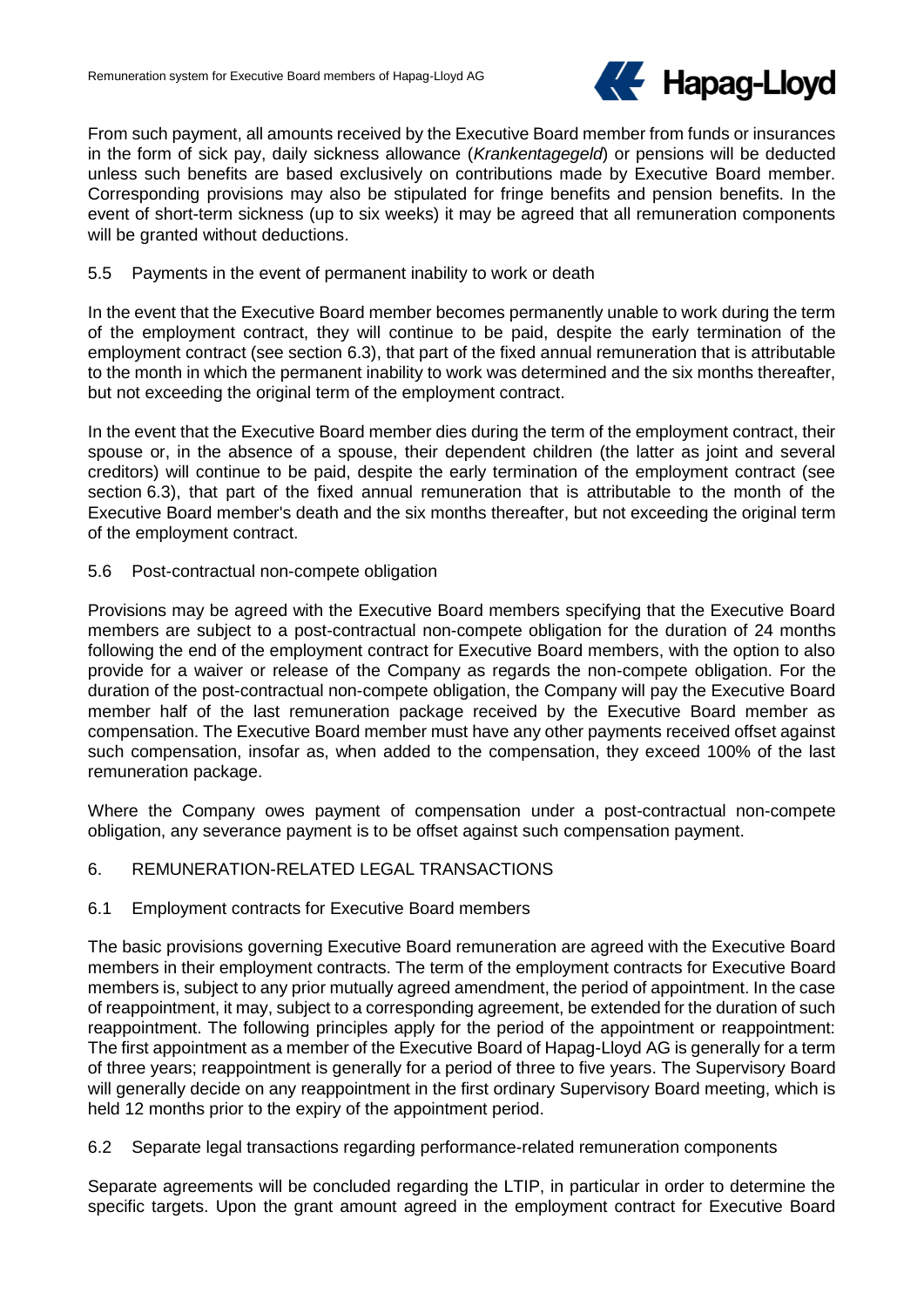

members being awarded, the LTIP or the relevant tranche will be created, which will be paid subject to the conditions and in accordance with the separate agreements and taking into account additional provisions (if any) set out in the employment contract for Executive Board members.

6.3 Notice of termination and other early termination of the employment contracts for Executive Board members

No ordinary notice of termination may be served on the employment contract for Executive Board members. Termination is only possible in the following circumstances:

- The employment contract for Executive Board members may be terminated with immediate effect by either Hapag-Lloyd AG or the Executive Board member for cause within the meaning of section 626 (1) BGB.
- In the event that their remuneration is reduced, the Executive Board member may terminate the employment contract for Executive Board members pursuant to section 87 (2) sentence 4 AktG by giving six months' notice to the end of the following quarter.

In the event that the Executive Board member becomes permanently unable to work during the term of the employment contract, the employment contract will end to the end of the quarter in which the permanent inability to work was determined, to the extent that the original term of the employment contract is longer.

If the appointment as a member of the Executive Board is revoked, the employment contract will end (unless it has been terminated earlier for cause within the meaning of section 626 (1) BGB) upon expiry of the calendar month following the revocation. Upon revocation of the appointment, the Company is entitled to release the Executive Board member from the obligation to render their services under this contract.

In all other respects, the employment contract for Executive Board members will end early if the employment contract is terminated by mutual agreement or if the Executive Board member dies.

### 6.4 Severance payments

Any severance payments agreed with an Executive Board member in or for the event of an early termination of the Executive Board activities must not exceed twice the annual remuneration and must not remunerate more than the remaining term of the employment contract. For the calculation of this maximum amount, the remuneration of the past financial year or, if the relevant Executive Board member has served on the Executive Board already for at least two full financial years, the average remuneration of the past two full financial years will be decisive. It is possible to specify that when calculating the maximum amount, only the fixed annual remuneration, the annual bonus and the fringe benefits or their maximum value, respectively, will be taken into account.

In the event of an early termination for cause for which the Executive Board member is responsible (section 626 BGB) or proven inability to work, any severance payment is ruled out.

### 6.5 Main features of pension and pre-pension provisions

The main features of pension and pre-pension provisions are as follows:

 The Company awards to the Executive Board members annual one-off payments for establishing personal retirement benefits.